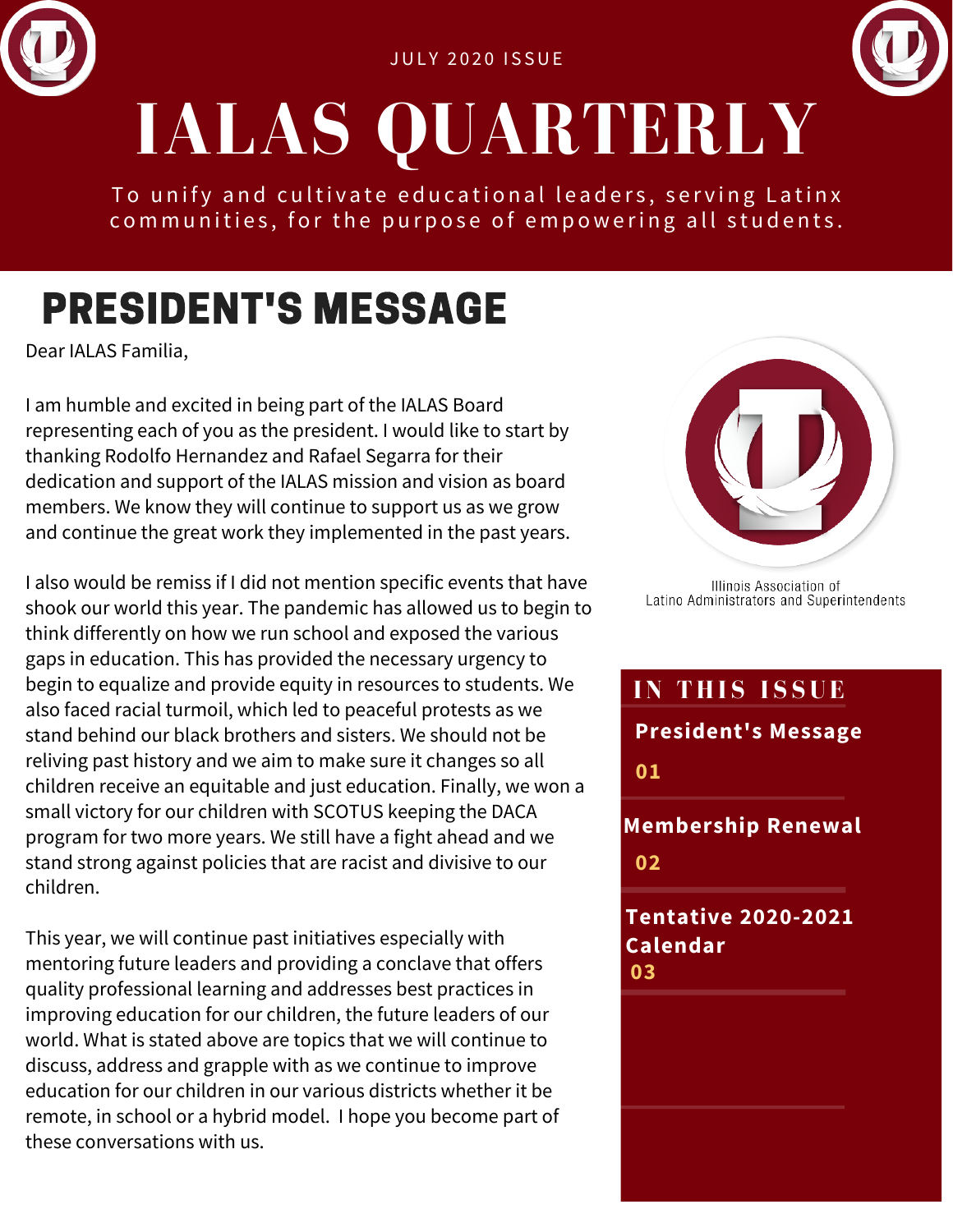

As president, there are three main goals I plan to put into place and are part of the mission and vision of IALAS. Goal 1 is exposure and recruitment for this wonderful organization. This begins with all of you renewing your memberships or perhaps becoming a new member. Goal 2 is to enhance the mentoring and leadership program. This means making sure we hear from you what you will need in order to improve or advance in your leadership. Finally, Goal 3 is building a strategic IALAS-todistricts and district-to-district relationships. This occurs when you become a member so that we can hear your story and voice and get to know you as a leader. I am looking forward to our collaboration and building our district networks. Together we will show how education in Illinois always puts children first.

Elizabeth Alvarez, Ph.D. IALAS President

"We still have a fight ahead and we stand strong against policies that are racist and divisive to our children. "

# IALAS 2020-2021 Membership is OPEN!

Go to tinyurl.com/IALAS2020 to renew or start your membership today!

Then post your best membership pun on Twitter or send to mkassir@ialas.org by July 8th. Best entries will receive an IALAS gift basket!